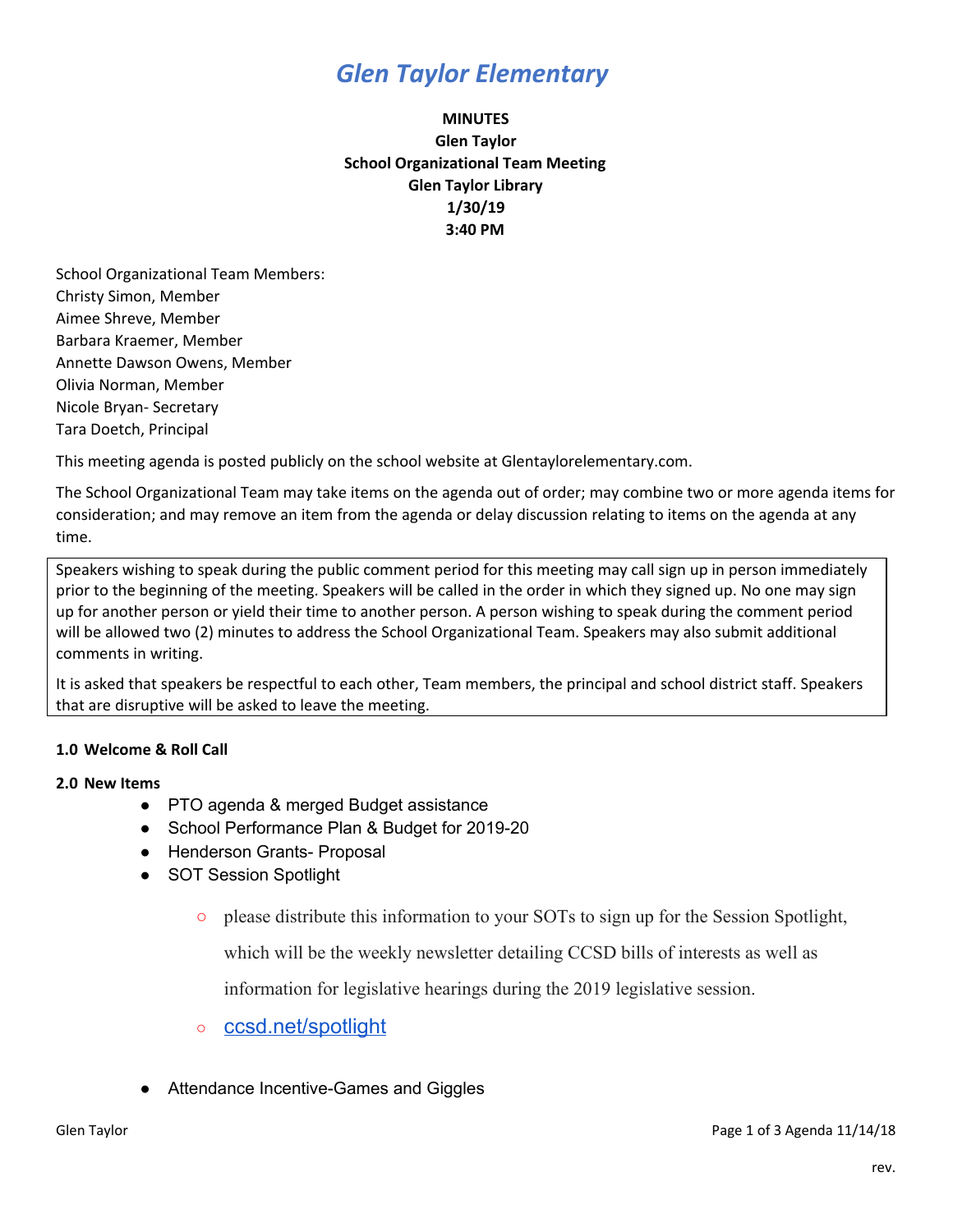# *Glen Taylor Elementary*

### ○ February-May

#### 2.1 GT Fundraisers

- Chocolate Bar
	- Total earned:
		- Glen Taylor proceeds: Goal: \$10,000.00
			- Suggestion: Donations instead of selling merchandise (Mrs. Martin)
			- Wish List for school
			- Glen Taylor Amazon Wishlist
			- PTO-how to get students to donate
			- Suggestions: Virtual Meeting, Parentlink to promote PTO meeting
			- GT General Student Funds: Thermometer
			- PTO Website- Donation button
			- Streamlined with Remind or DoJo
			- Keep our Five-Star Rating by keeping our children in class
			- Upcoming Flyer-3rd-5th next week
- Toy Box-lunchtime treats
	- $\circ$  February 4-6 = Valentine's Theme
- Bricks-garden-March 4- End of March
	- March 4 March 20
	- Specifically March 15th at Family Engagement Night-Computers
		- Set up 3-15-19 for online orders
	- Slogan-Making our Garden Grow
	- Brochures 2 sided
- 2.2 Building Community Partners
	- Henderson Grant-Available January
	- Steak and Shake- incentives & percentage back to school

#### 2.3 Upcoming Events

- Family Night March 15th
	- Bookfair
	- Silent Auction
	- Music Recital (Choir/Drum)
	- Science Fair
	- o and more…..
- FACES-Parent Meeting Attendance 2/11/19 5:00 p.m.
- FACES-Parent Meeting on SBAC Testing 3/5/19 5:00 p.m.
- PTO Game Night 3/1/19

#### **3.0 General Discussion**

#### **4.0 Information**